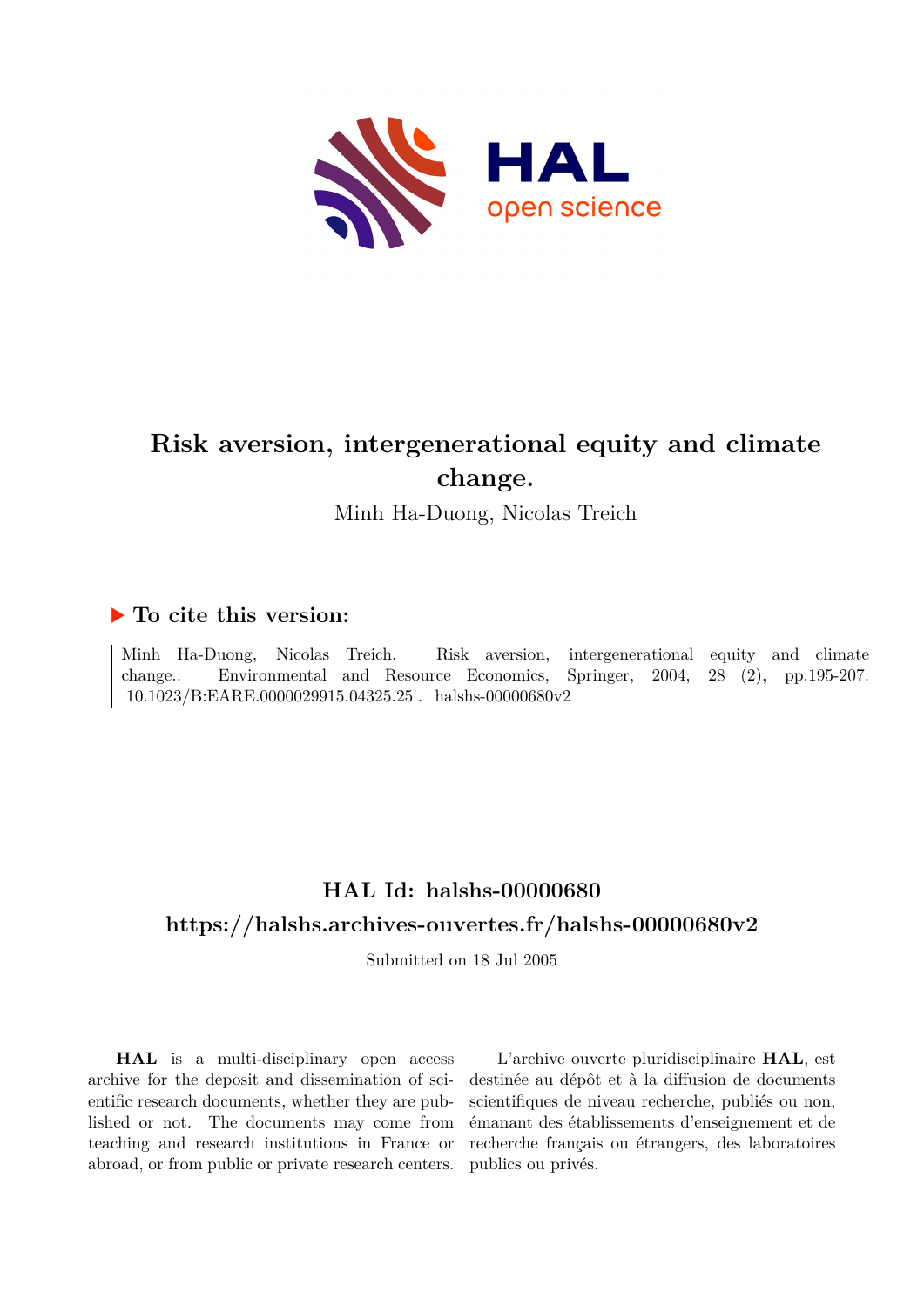## Risk aversion, intergenerational equity and climate change

Minh Ha-Duong<sup>∗</sup> Nicolas Treich†

July 11, 2003

#### Abstract

The paper investigates a climate-economy model with an iso-elastic welfare function in which one parameter  $\gamma$  measures relative risk-aversion and a distinct parameter  $\rho$  measures resistance to intertemporal substitution. We show both theoretically and numerically that climate policy responds differently to variations in the two parameters. In particular, we show that higher  $\gamma$  but lower  $\rho$  leads to increase emissions control. We also argue that climate-economy models based on intertemporal expected utility maximization, i.e. models where  $\gamma = \rho$ , may misinterpret the sensitivity of the climate policy to risk-aversion.

Keywords: risk-aversion, equity, discounting, climate change JEL classification: Q20, D81, D90, H43

### 1 Introduction

In this paper, we explore the issues of risk and intergenerational equity within a climate-economy model. Our approach differs from the recent approach that has examined what adjustments to the discount factor are necessary to account for a future environmental risk (see, e.g., [14], [4]). Instead, we examine how social preferences specification with respect to risk and equity affects the optimal climate policy. More precisely, we use a broad class of preferences that is particularly appropriate to examine risk-aversion and intertemporal substitution effects: recursive preferences. These preferences were introduced by [9]. To date, recursive preferences have been used mostly in finance and precautionary savings literature ([13], [3]).

Most previously published models of climate risk policy use the intertemporal expected utility (EU) framework. It is well-known that this framework imposes a specific restriction. With EU preferences, resistance to intertemporal substitution is constrained to be equal to relative risk-aversion. Let us recall

<sup>∗</sup>CNRS-CIRED, Paris. haduong@centre-cired.fr

<sup>†</sup>LEERNA-INRA, University of Toulouse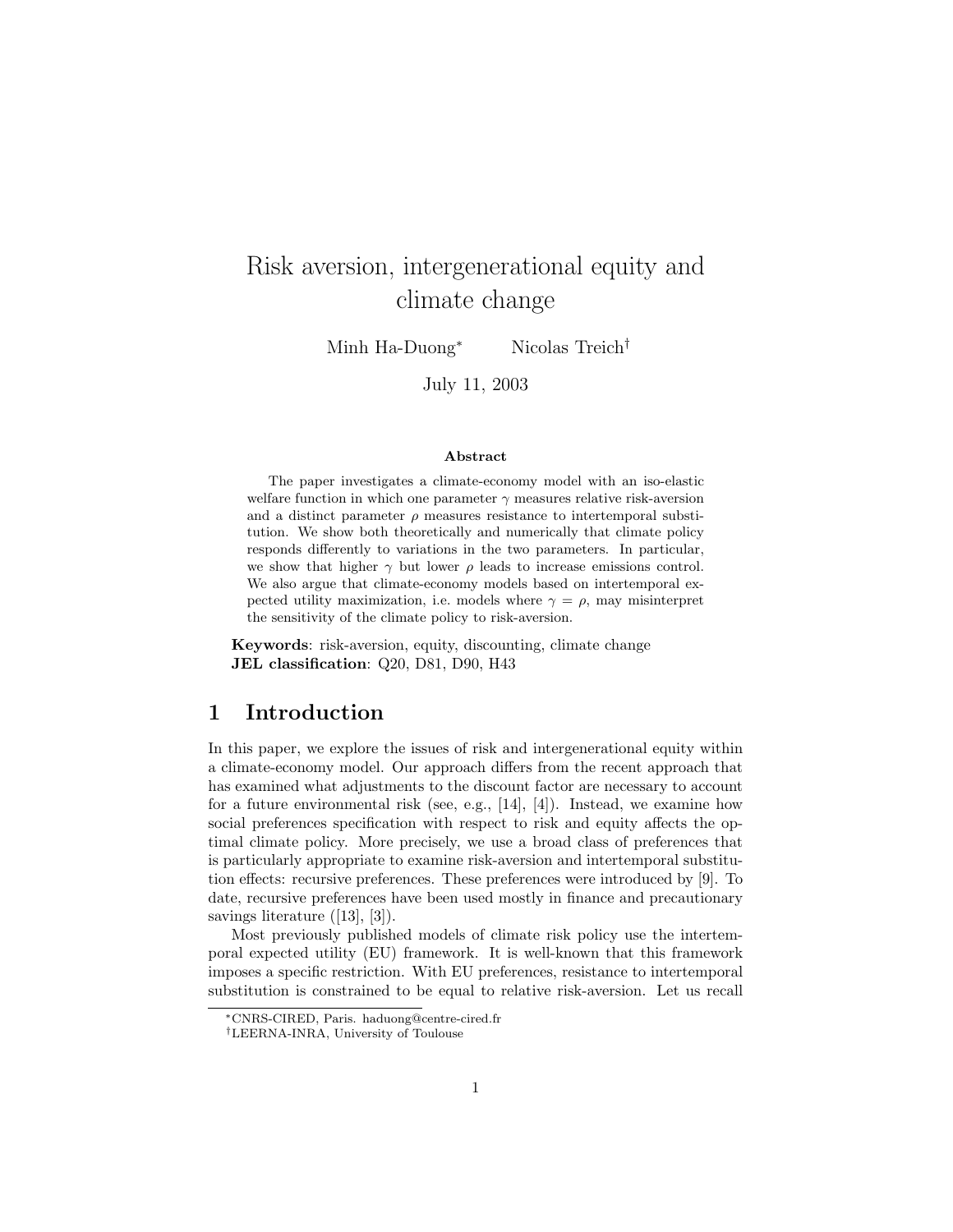that resistance to substitution controls the attitude toward variations in consumption across time, under certainty. On the other hand, risk-aversion controls the attitude toward variations in consumption across states of the world, at a given date. Hence the restriction is suspicious since it links conceptually two different aspects of preferences, risk-aversion and intergenerational equity. Furthermore, from a theoretical viewpoint this restriction prevents consideration of plausible situations where society would display high risk-aversion together with low resistance to substitution, or vice versa. Another consequence is that the effect of resistance to substitution and risk-aversion cannot be conveniently investigated within the EU framework: changing the curvature of the utility function makes both resistance to substitution and risk aversion move together and this does not permit an unambiguous interpretation.

In this paper, we use recursive preferences with iso-elastic functional forms in which one parameter  $\gamma$  measures risk-aversion and a distinct parameter  $\rho$ measures resistance to intertemporal substitution. Our first objective will be to clarify the respective role of  $\gamma$  and  $\rho$  within a two-period stock pollutant model. We will show that, in general, an increase in risk-aversion  $\gamma$  leads to an increase in emissions control while an increase in resistance to substitution  $\rho$  leads to a decrease in emissions control. We will next examine numerically the separate effects of these two parameters in a multi-period integrated model relevant for the analysis of a policy response to the risk of global warming. Our numerical simulations support the theoretical predictions about the opposite effects of  $\gamma$ and  $\rho$  on optimal emissions control. A side result is that there is more variation when the parameters vary separately rather than jointly  $(\gamma = \rho)$ , as in the expected utility framework.

### 2 Risk-aversion and substitution effects in a twoperiod stock pollutant model

Consider a simple two-period model. Consumption  $c_t$  is the only source of utility in each period,  $t = 1, 2$ . Consumption is the sum of two positive terms,  $c_t = y_t + e_t$ , where  $y_t$  is exogenous wealth, and  $e_t$  is the endogenous control variable which represents the level of emissions of  $CO<sub>2</sub>$  emitted in period t. The initial stock of pollutant  $m_0$  is given, and afterward it accumulates following  $m_t = rm_{t-1} + e_t$  where  $r > 0$  denotes the fraction of emissions that remains from one period to the next. Pollution damages occur in period 2 proportionally to the stock  $m_2$  and to a stochastic parameter  $1-\tilde{x}$ . Expressed in terms of stocks, consumption stream is thus:

$$
(c_1, \tilde{c}_2) = (y_1 + m_1 - rm_0, y_2 - rm_1 + \tilde{x}m_2)
$$
 (1)

In the recursive framework, preferences over  $(c_1, \tilde{c}_2)$  may be described as follows. Stochastic future consumption  $\tilde{c}_2$  is converted into its certainty equivalent  $\mu(\widetilde{c}_2)$  given by: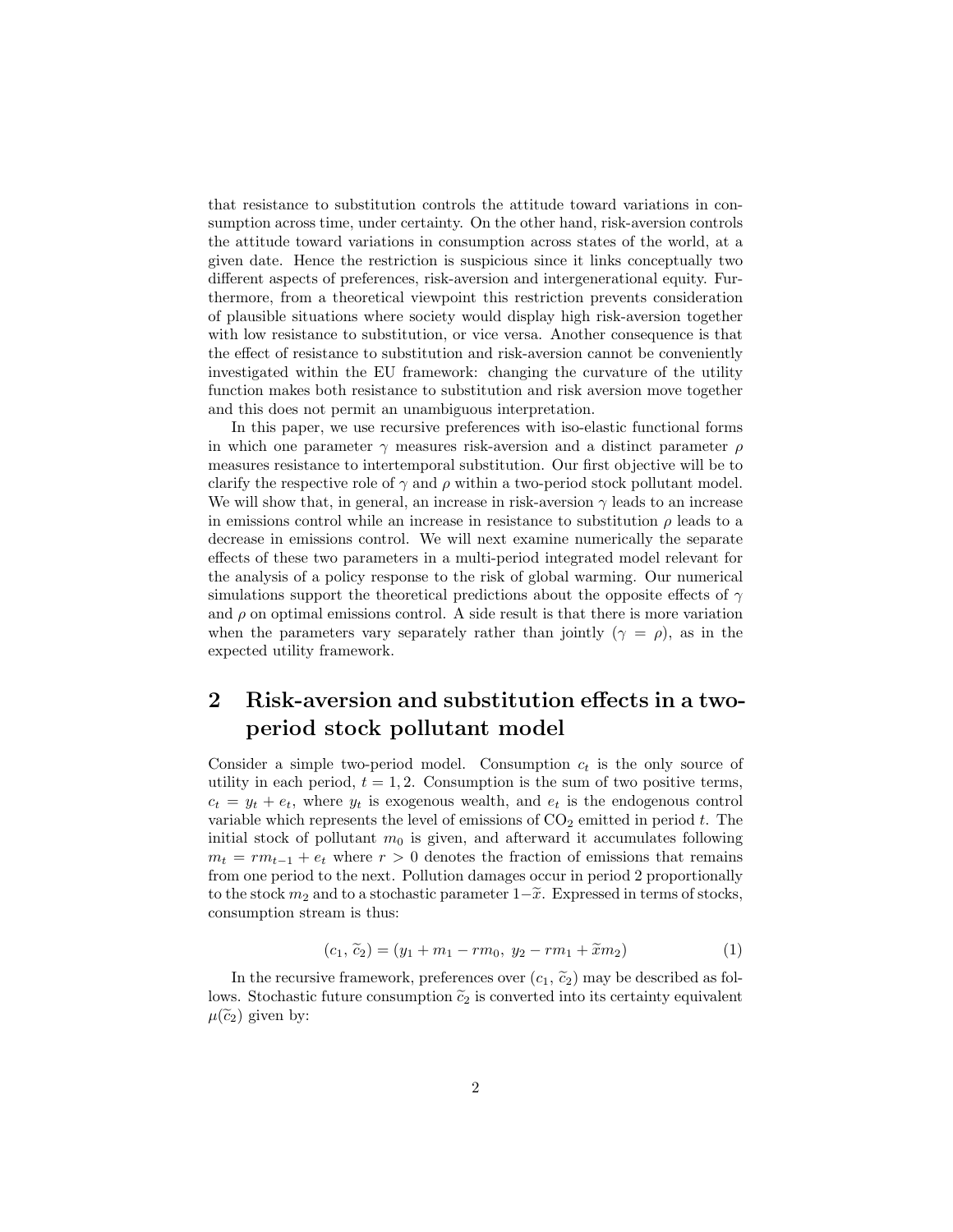$$
\mu(\widetilde{c}_2) = v^{-1}(\mathsf{E}v(\widetilde{c}_2))
$$
  
= 
$$
(\mathsf{E}\widetilde{c}_2^{1-\gamma})^{\frac{1}{1-\gamma}}
$$
 (2)

where E denotes the expectation operator. We thus use a specific iso-elastic utility function where  $\gamma > 0$  is the Arrow-Pratt relative risk-aversion parameter.

To maximize social welfare in period 1, denoted  $U_1$ , this certainty equivalent is discounted and combined with current consumption  $c_1$  using an iso-elastic aggregator function f:

$$
U_1 = f(c_1, \mu(\tilde{c}_2))
$$
  
=  $(c_1^{1-\rho} + \beta \mu(\tilde{c}_2)^{1-\rho})^{\frac{1}{1-\rho}}$  (3)

These preferences clearly separate risk aversion —tied to the certainty equivalent function  $\mu$  or  $\nu$ — from intertemporal substitution —tied to aggregator function f. Parameter  $\beta$  is the pure time preference discounting factor. Parameter  $\rho > 0$  in the aggregator function is the resistance to intertemporal substitution parameter. When  $\rho = \gamma$  we retrieve the standard intertemporal expected utility framework and the social planner simply maximizes  $(c_1^{1-\gamma} +$  $\beta \mathsf{E}(\widetilde{c}_2^{1-\gamma})^{\frac{1}{1-\gamma}}$ .<br>The objectiv

The objective is to find the optimal resource use policy  $(m_1, m_2)$  which maximizes  $U_1$ , bringing (2), (3) and (1) together. Annex 1 shows that the optimal consumption level in the first period is:

$$
c_1^*(\gamma, \rho) = \frac{y_2/r + y_1 - rm_0}{1 + \beta^{1/\rho}(\mu[\gamma]r)^{1/\rho - 1}} \tag{4}
$$

where  $\mu[\gamma]$  is a positive parameter defined eq. 12 that will be interpreted later using eq. 5.

Having solved analytically the model, one can easily notice that consumption in period 1 is increasing in  $y_t$ ,  $t = 1, 2$ , and decreasing in the decay factor r, in the initial pollution level  $m_0$  and in the discount factor  $\beta$ .

This closed-form solution allows us to show theoretically how the optimal consumption depends in a different manner on  $\rho$  and  $\gamma$ . The total differential of  $c_1^*$  with respect to  $(\gamma, \rho)$  is:

$$
dc_1^* = \frac{\partial c_1^*}{\partial \gamma} d\gamma + \frac{\partial c_1^*}{\partial \rho} d\rho
$$

Risk-aversion effect

Risk-aversion effect Resistance to substitution effect

Comparative statics in the EU framework amounts to examining the previous differential only along the  $\rho = \gamma$  direction. In this way risk-aversion and substitution effects are mixed together within the EU framework. Recursive utility allows us to show in the Annex 1 that: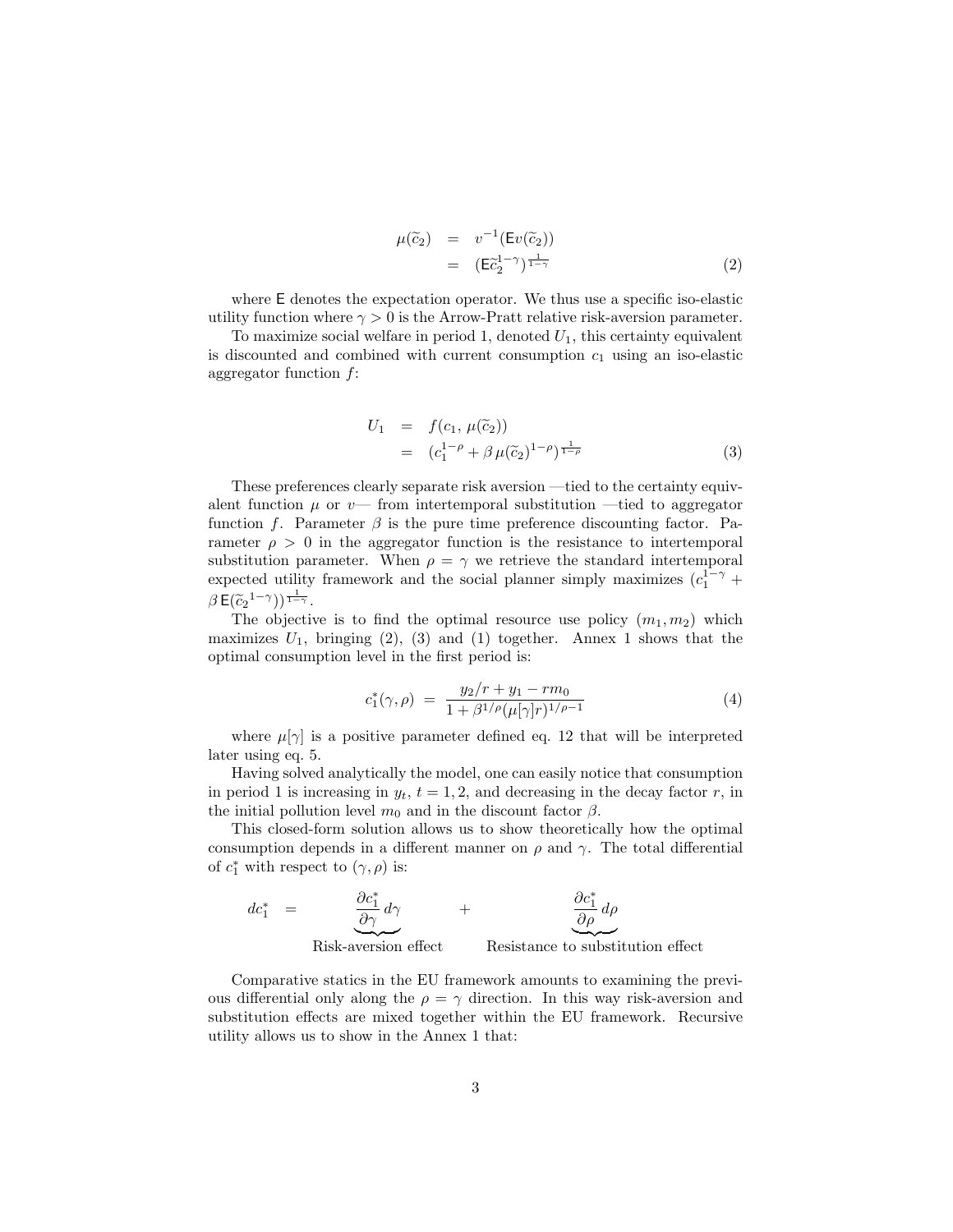- $\frac{\partial c_1^*(\gamma,\rho)}{\partial \gamma} < 0$  if and only if  $\rho > 1$ .
- $\frac{\partial c_1^*(\gamma,\rho)}{\partial \rho} > 0$  if and only if  $\beta r \mu[\gamma] > 1$ .

Let us comment briefly on these two results. First, since  $\rho > 1$  is in general considered as more plausible than the opposite (see more on this point later), we get that the risk-aversion effect is negative in general. This makes sense. More risk-aversion decreases current consumption and thus decreases current emissions today. This leads to reduced future exposure to a risk of climate change.

Second, direct computations show that

$$
\frac{\mu(\tilde{c}_2^*) - c_1^*}{c_1^*} = (\beta r \mu[\gamma])^{1/\rho} - 1 \tag{5}
$$

Hence we get that  $\beta r\mu[\gamma] > 1$  if and only if  $\mu(\tilde{c}_2^*) > c_1^*$ . As a result, the resistance of substitution offect is positive if and only if there is positive *errected* resistance of substitution effect is positive if and only if there is positive *expected* growth. This last assumption is generally accepted without much discussion. The intuition behind this effect is that higher resistance to substitution raises the desire to smooth consumption over time, that is to take from the richer future generation and give to the poorer current generation. Since increasing emissions raises current consumption and thus reduces future consumption, increasing  $\rho$ generally implies higher optimal first period emissions.

In short, this study shows that risk-aversion and substitution effects in general go in the opposite direction. Analyzing only the joint effect  $dc_1^*(\gamma, \gamma)/d\gamma$  as in EU models theoretically underestimates the effect of risk-aversion.

### 3 Climate-economy with recursive preferences

In the previous section, with the help of a simple stock pollution model, we have analyzed the sensitivity of the optimal first-period pollution level to the resistance to intertemporal substitution  $\rho$  and to relative risk aversion  $\gamma$  parameters. We turn now to the empirical analysis on this question within a climate economy. The objective is two-fold. First, to examine whether the intuitions derived in the simple theoretical model carry over to a multi-period framework more representative for climate policy analysis. Second, to investigate how large are the effects generated by preferences specification with respect to risk and intergenerational equity.

The model considered below can be viewed as an extension to the DIAM model first described in [5]. The model is presented in Annex 2. It is discussed extensively in [6].

The model combines a stylized carbon-cycle with a neoclassical growth model. It is calibrated according to recent IPCC scenarios [8]. These scenarios describe future economic conditions in 2020, 2050 and 2080. As a result, we will consider four period in our model. Each period lasts for 30 years and represents a generation (e.g. generation 1 is 1990–2019).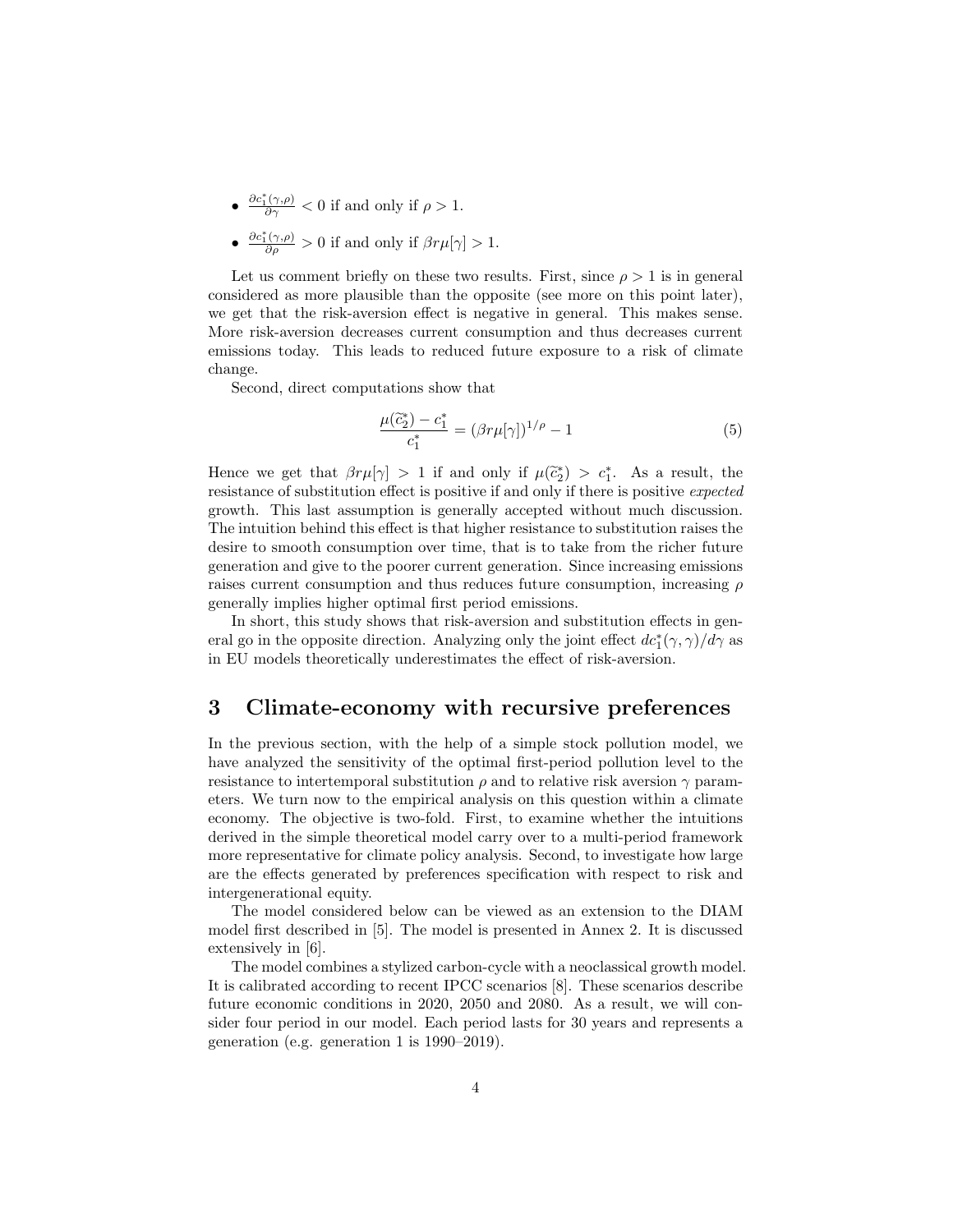Production is a Cobb-Douglas function of Capital, Labor and Energy inputs. Investment is a fixed fraction of production and accumulates with a fixed depreciation rate. Labor is exogenous. Exogenous technical progress and climate change impacts directly affect the overall level of productivity in the production function. The level of Energy input depends upon its price  $p_t X_t$ , where  $p_t$  is a given baseline and  $X_t$  the endogenous energy tax multiplier. When  $X_t$  increases, the energy used decreases. Production, consumption, and welfare decrease too, but proportionally much more slowly than energy. Less energy used translates into less  $CO<sub>2</sub>$  emissions, hence a lower atmospheric  $CO<sub>2</sub>$  concentration, which means ultimately less climate change impact.

This process thus represents the first order effect of carbon tax (no distortions) as it is most often represented in the integrated assessment literature. Let us make one specific comment though about equation (19). This equation stems implicitly from the assumption that the energy sector maximizes its profit blindly, in a sequence of static equilibria. The energy sector optimizes within a 30 years horizon, only the social planner has an intergenerational point of view. Given the price of output is 1 and the price of energy is  $p_t X_t$ , this assumption implies a well known Cobb-Douglas property

$$
Y_t/(p_t X_t E_t) = e
$$

The share of energy e disappears from equation (19) because the equation at date  $t$  is scaled with the equation at date 1. Note that equation (17) is also scaled this way.

Let us now turn to the calibration of our model. There is probably no thing such as a realistic representation of climate change impact, but the version of the model used in this paper proceeds along the following lines. We assume that there are two states of the world, low damage  $(L)$  with a 25% probability or high damage  $(H)$  with 75% probability. For notational simplicity, we omit in the following paragraphs the index  $i = H$  or L that applies to all variables as the Annex 2 listing explicitly shows. The damage  $F_t$  is expressed in terms of reduction in productivity for a doubling  $CO<sub>2</sub>$  concentration (550 ppm). This damage is 30% productivity loss if we are in state H and only  $8\%$  in state L.

The baseline for results presented below is IPCC scenario SRES A2. It describes a 2080 world with 12.4 billions inhabitants (up from 5.3 in 1990), with a per capita GNP of 8.9 k\$/year (up from 4.0 k\$) and an GNP energy intensity of 7.4 MJ/\$ (down from 12.8 MJ/\$). In this scenario,  $CO_2$  emissions in 2080 are well above 20 GtC. Importantly, this scenario is a non-mitigation scenario. The calibration has thus been made as follows. Ex ante levels of production  $Y_1$ and  $E_1$  are given parameters. The initial level of capital is set at three times  $Y_1$ . Control  $X_t$  and damage  $F_t$  were first set to unity, i.e. ignored. This allowed us to compute values for baseline energy costs  $p_t$  and technical progress coefficients  $a_t$  by using scenario A2 values for  $Y_t$  and  $E_t$ .

All in all, the calibration of our climate economy based on a non-mitigation scenario resembles the usual methodology developed by Nordhaus for DICE [10]. Since the originality is that we introduce recursive preferences within a climate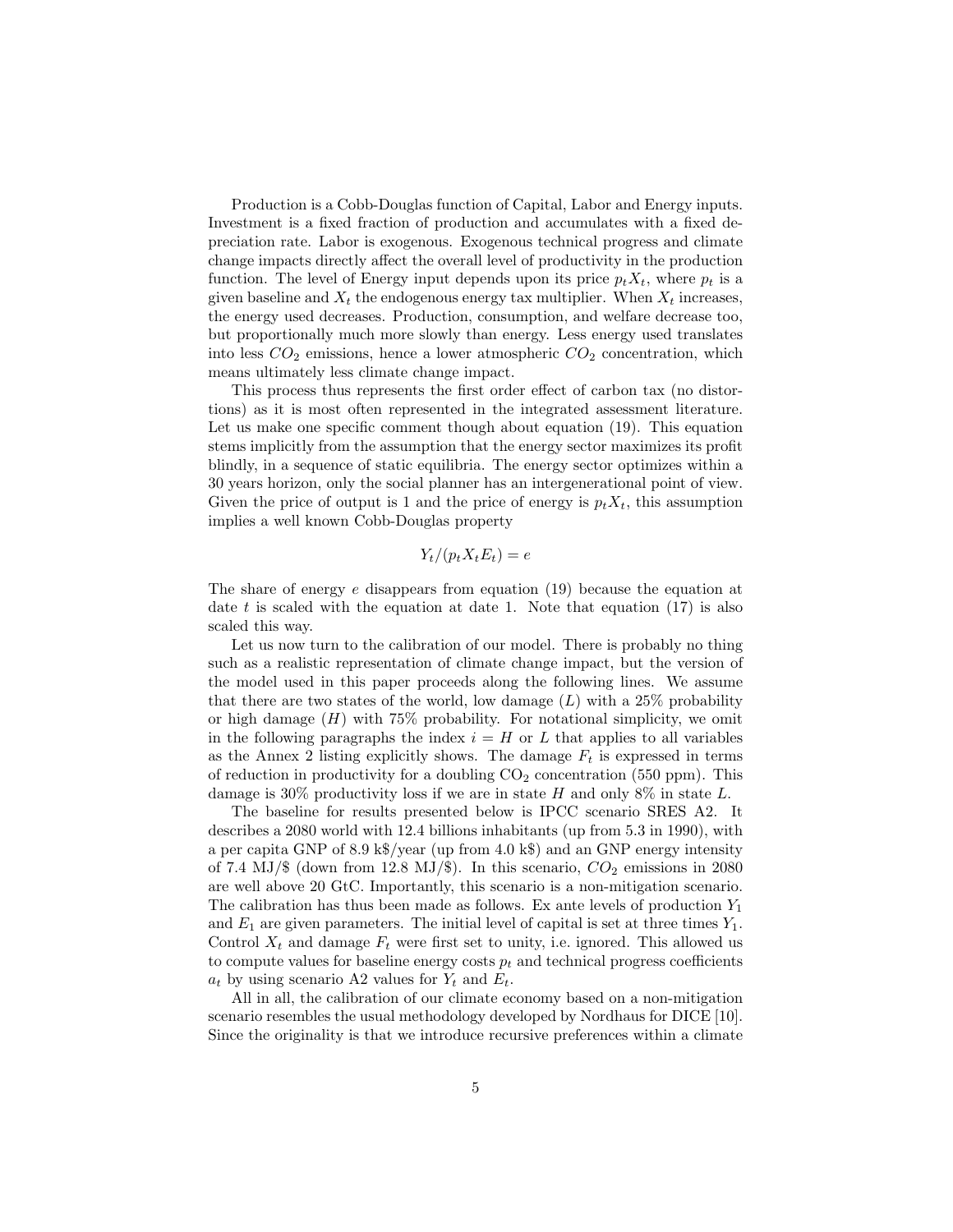economy, let us now explain in more detail how we have calibrated recursive preferences.

The previous two-period model generalizes directly to a N-periods model as  $U_t = f(c_t, \mu_t)$  and  $\mu_t = v^{-1}(\mathsf{E}_t v(\tilde{U}_{t+1}))$ , where  $\tilde{U}_{t+1}$  is next generation uncertain utility. In such a framework, each generation cares only about its own consumption and the certainty equivalent of the next generation's utility. Maximizing the welfare of the first generation  $U_1$  insures by recursivity that the interests of all future generations are accounted for.

The choice of the relative units of consumption and utility matters in numerical models. This is dealt with by introducing a new coefficient  $\alpha$  which was not apparent in the two period model (the coefficient was unity). This gives the following recursive preferences:

$$
U_t^{1-\rho} = \alpha c_t^{1-\rho} + \beta \left( \mathsf{E}_t \tilde{U}_{t+1}^{1-\gamma} \right)^{\frac{1-\rho}{1-\gamma}}
$$
(6)

In the literature, this coefficient is set to  $\alpha = 1 - \beta$ . In order to understand this choice of  $\alpha$ , let  $\tilde{q}$  be the expected growth of utility beyond the last period, that is  $U_{N+1} = (1 + \tilde{g})U_N$ . Then equation (6) in that period is equivalent to:

$$
\alpha(c_N/U_N)^{1-\rho} = 1 - \beta \left[ \mathsf{E}_t (1+\tilde{g})^{1-\gamma} \right]^{\frac{1-\rho}{1-\gamma}} \tag{7}
$$

It appears that the equality  $\alpha = 1 - \beta$  arises from two stationarity conditions:  $U_4 = c_4$  and  $\tilde{g} = 0$ . The first condition sets U and c in the same units, that is the same numerical scale. The second stationarity condition potentially leads to mathematical problems with a zero utility discount rate, as  $\beta = 1$  implies  $\alpha = 0$ . However, divergence under assumptions of zero stationary growth and zero utility discount rate should not come as a surprise here, since recursive preferences generalizes classical discounted intertemporal utility.

Another important question is the inclusion of population  $l_t$  into the social welfare criteria. In doing so, our objective was to retrieve the standard intertemporal expected utility model in the special case  $\rho = \gamma$ . Thus  $U_t$  and  $\mu_t$ are defined per capita, and the recursive equations of the model become:

$$
U_t^{1-\rho} = (1-\beta)(l_t/l_N)^{\rho}c_t^{1-\rho} + \beta\mu_t^{1-\rho}
$$
 (8)

$$
(l_t \mu_t)^{1-\gamma} = \mathsf{E}_t (l_{t+1} \tilde{U}_{t+1})^{1-\gamma} \tag{9}
$$

The energy tax is then chosen to optimize the first's generation welfare. The risk of climate impact affects the economy from period 1, the state of the nature  $H$  or  $L$  is determined at the start. However, the social planner adjusts the optimal policy only in period 4. The reason for this lag is to account for political inertia plus the period of scientific doubt before the true level of climate impact becomes "sufficiently observable". A thorough examination of the effects of uncertainty resolution and adjustment costs is developed in [6]. Also the model assumes that the endogenous control variable  $X_t$  is non negative. Importantly, in the final period,  $X_4$  is chosen so as to stabilize the atmospheric  $CO<sub>2</sub>$  concentration in period 4 for ever.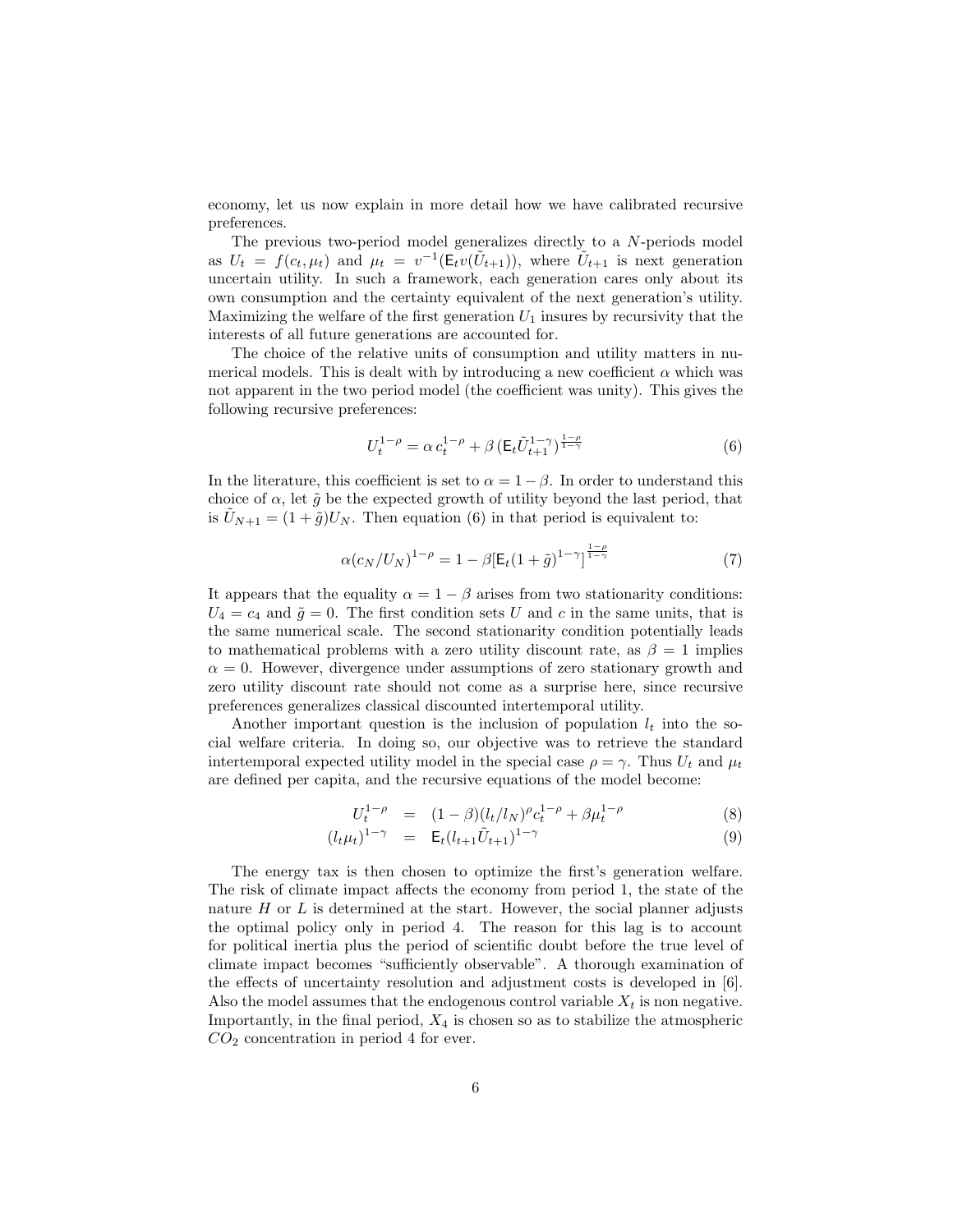Finally, there is the issue of the calibration of the parameters  $\gamma$  and  $\rho$ . Research on savings and portfolio behavior analysis derived many empirical estimates. Hall [7] estimated the response of saving to the real interest rate, that is the elasticity of intertemporal substitution  $(1/\rho)$ . All estimates presented by Hall report small elasticity of substitution that may well be zero. [12] argued that Hall's model was mis-specified and found estimates of resistance to substitution  $\rho$  that vary between 2.2 and 3.1. Epstein and Zin's seminal paper [3] found estimates for  $\rho$  that vary between 1.2 and 5 and estimates for  $\gamma$  that vary between 0.8 and 1.3. Using a similar approach, [11] estimates for  $\rho$  and  $\gamma$ are in the range of 1.5. It is also noticeable that [11] accepted the hypothesis  $\rho = \gamma$  while Epstein-Zin rejected the EU model. In an experimental framework, [2] reported estimates of each parameter based on individual responses to hypothetical situations. They found high heterogeneity among individuals. A striking result of their study is that risk aversion and resistance to substitution are not correlated at all across individuals.

To sum up, there is no decisive empirical evidence either to reject or to accept intertemporal EU models ( $\rho = \gamma$ ) nor to choose some specific values for  $\rho$  and  $\gamma$ . [1] reports that 1.5 is the currently available best-guess for both parameters. Values between 0.5 and 4, with emphasis upon 1.5 and 2.0 will be used in the next section. Baseline parameters values are given in Annex 2.

## 4 Risk-aversion and substitution effects in the climate economy

This section examines the sensitivity of the optimal carbon tax to the riskaversion and the resistance to intertemporal substitution parameters.

Figure 1 displays the relative effect  $\gamma$  and  $\rho$  on pollution control at dates 2020, 2050 and 2080. The horizontal axis represents variations in parameters  $\gamma$ and  $\rho$  from 0.5 to 4. Values corresponding to logarithmic preferences, i.e.  $\gamma \to 1$ and/or  $\rho \rightarrow 1$  are interpolated, we only computed the value at 1.1 and assumed continuity. The vertical scale represents the optimal energy price multiplier  $X_t$ computed by the model described in the previous section. Hence, the optimal carbon tax is thus simply given by  $X_t - 1$ .

Note also that 2080's optimal tax corresponds to two curves. This is because we allowed period 4 policy to be contingent to  $H$  or  $L$ . More precisely, the upper (respectively lower) branch represents last period's optimal tax in state H (respectively  $L$ ). The intuition here is simply that the higher is the climate impact, the higher is the optimal tax rate.

Observe first that the optimal tax is increasing over time. Indeed, no control is optimal is 1990 (not displayed), then optimal control becomes a few percent or zero in 2020 while it increases up to a tax range located between 70% and  $100\%$  in 2050. Finally, the optimal tax may go up to 250% in 2080 in state H and for high values of risk-aversion.

Let us examine the effect of risk-aversion alone, that is Figure 1's left panel.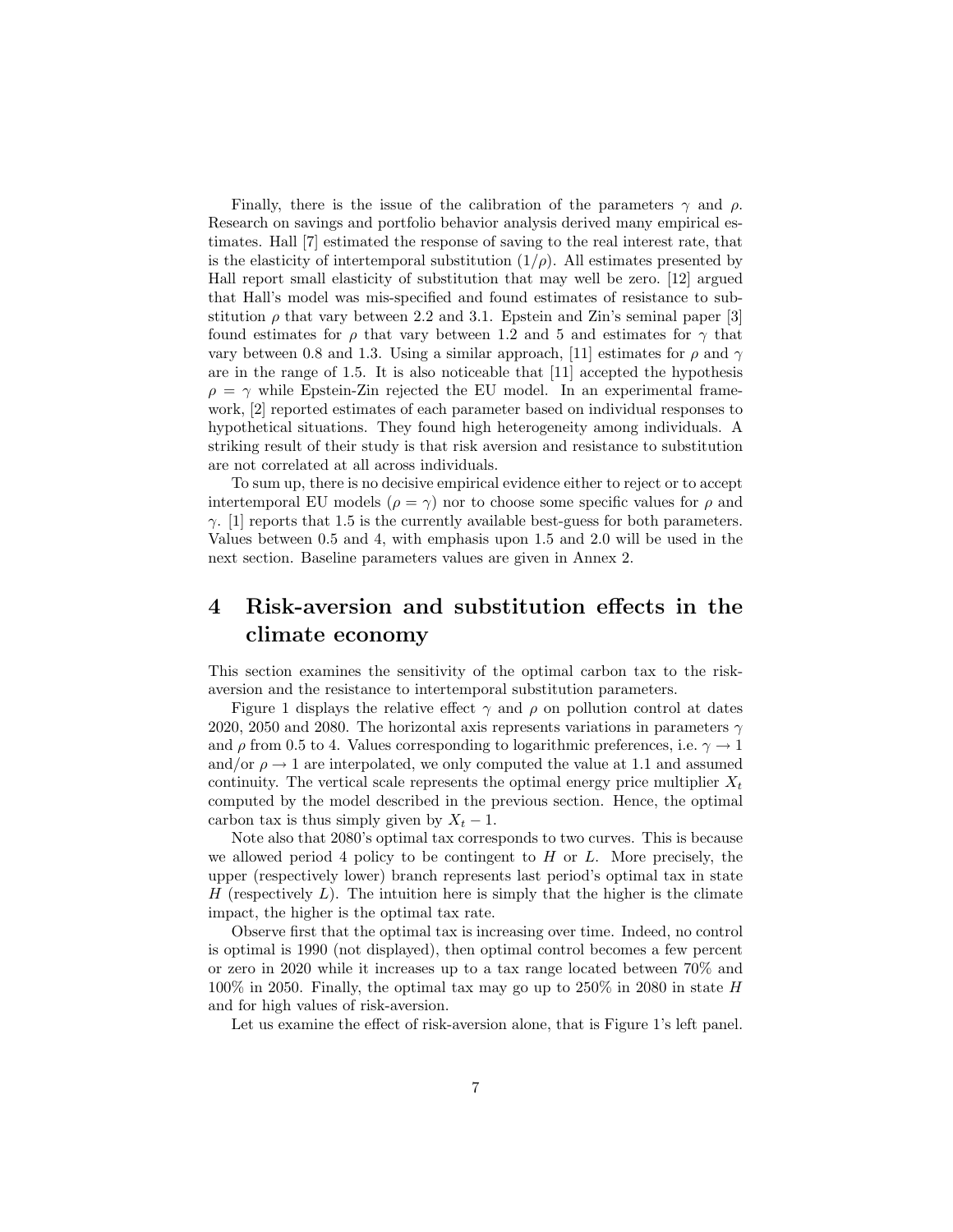

Figure 1: Optimal energy price multiplier  $X$  at period 2, 3 and 4 for varying preference functions parameters. The left panel varies risk aversion  $\gamma$  keeping  $\rho=1.5$  while the right panel varies  $\rho$  keeping  $\gamma=2.0$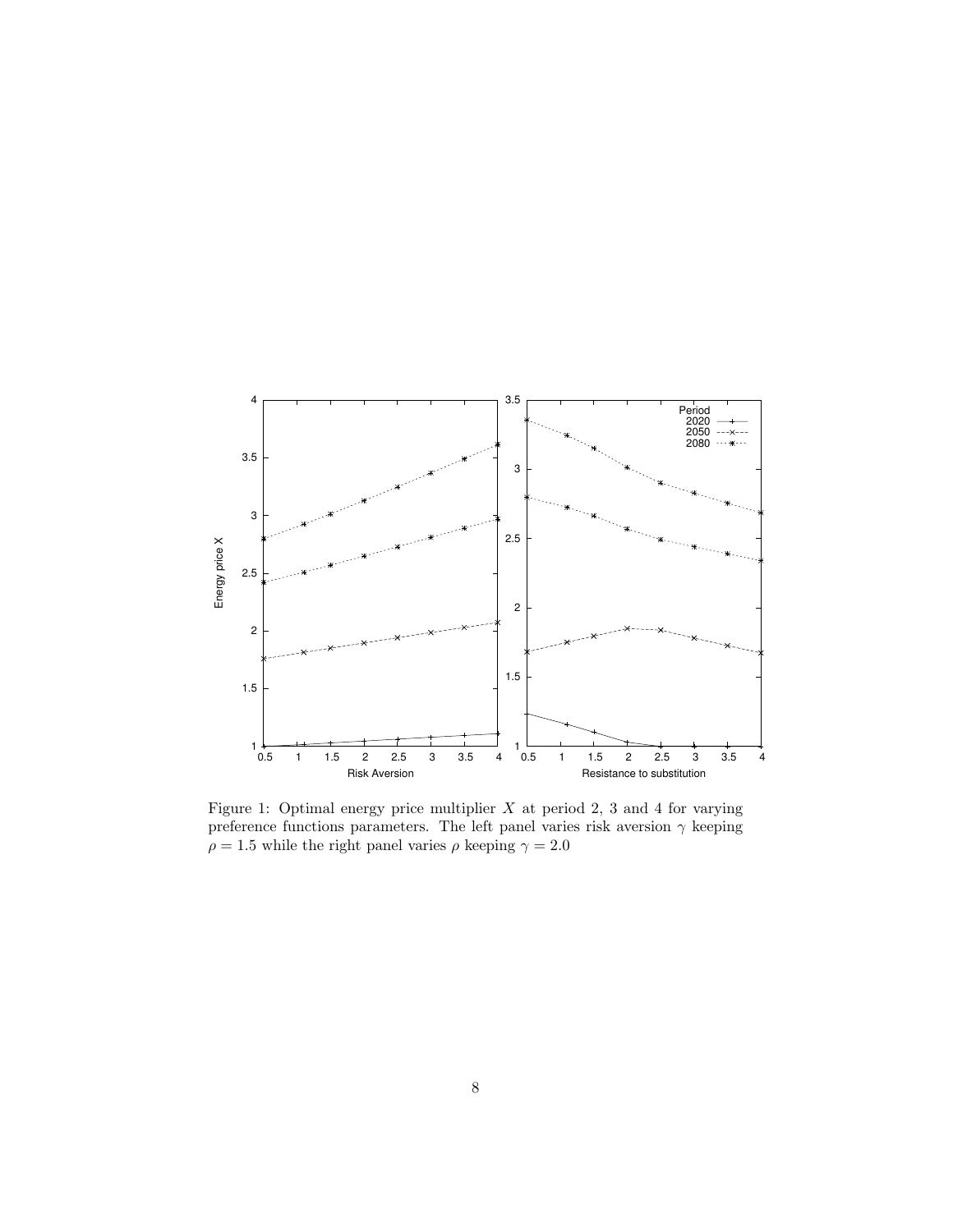| $\gamma$ (risk aversion)                  |      | $1.5 \quad 2.0$ | -1.5              | 2.0  |
|-------------------------------------------|------|-----------------|-------------------|------|
| $\rho$ (resistance to subst.) 2.0 2.0 1.5 |      |                 |                   | -1.5 |
| Discount $1\%$                            |      |                 | 3.1 4.8 10.3 12.0 |      |
| Discount $1.5\%$                          | 00 - |                 | $0.0 \quad 4.5$   | 6.2  |

Table 1: Joint sensitivity of  $(X_2 - 1)$ , i.e. the optimal tax in period 2, to the preferences parameters  $\gamma$ ,  $\rho$  and the discount rate.

Results show consistently that higher risk-aversion leads to an increase in the carbon tax. This illustrates our previous theoretical result where increased riskaversion leads to increase control provided that  $\rho$  is larger than one. This is the case here since our baseline scenario uses  $\rho = 1.5$ . Interestingly note that the effect of the risk-aversion is nearly linear. The effect of an absolute change in  $\gamma$  thus does not depend on the initial value of risk-aversion. For instance, in 2050, for a 1 point variation in risk-aversion, e.g. a change of  $\gamma$  from 1 to 2, the optimal carbon tax would be increased by approximately 15%.

Turning to the effect of resistance to substitution, the right panel shows that increasing  $\rho$  generally leads to a decrease in optimal pollution control. There is an apparent exception in 2050 where optimal pollution control increases for low value of  $\rho$ . But this is more than compensated by a decrease in 2020 tax level, so it remains true that overall higher values for  $\rho$  lead to a decreased optimal tax. Indeed the transfer of the tax load from 2020 to 2050 as  $\rho$  increases is a logical result since the 2050 generation is richer, so higher  $\rho$  means placing the burden on it instead of the 2020 period.

This shows that there are two effects to increasing  $\rho$ : one is to decrease the overall level of pollution control, the other is to transfer the burden to the future. The order of magnitude of the effect of an absolute change in  $\rho$  is globally the same as for a change in  $\gamma$ . For instance, in 2020, an increase in  $\rho$  from 1 to 2 leads to a decrease in tax by about 15%.

Sensitivity of results to joint variations in  $\rho$  and  $\gamma$  are reported in Table 1. Annual discount rates of 1 and 1.5 per cent are examined. Table 1 confirms that, all other things being equal, increasing risk aversion leads to higher control. Similarly, increasing resistance to intertemporal substitution or increasing the discount rate leads to lower control. Note though that a 1.5% discount rate together with a resistance to substitution parameter  $\rho = 2$  makes the positive tax constraint binding. As a result the optimal tax hits zero in that case and is not sensitive to risk aversion.

This table also illustrates the effect of risk-aversion within an EU framework, i.e. under the constraint  $\gamma = \rho$ . First observe that, with a 1% discount rate, increasing risk aversion alone from 1.5 to 2 leads to a slightly increased carbon tax from 10.3% to 12.0%. Yet, under the constraint  $\gamma = \rho$ , increasing risk aversion from  $\gamma = 1.5$  (=  $\rho$ ) to  $\gamma = 2.0$  (=  $\rho$ ) would lead to a decrease, and not an increase, in the carbon tax from 10.3% to 4.8%.

As a result, the EU model predicts a negative impact of risk-aversion on pollution control. This is paradoxical, but the explanation is obviously that it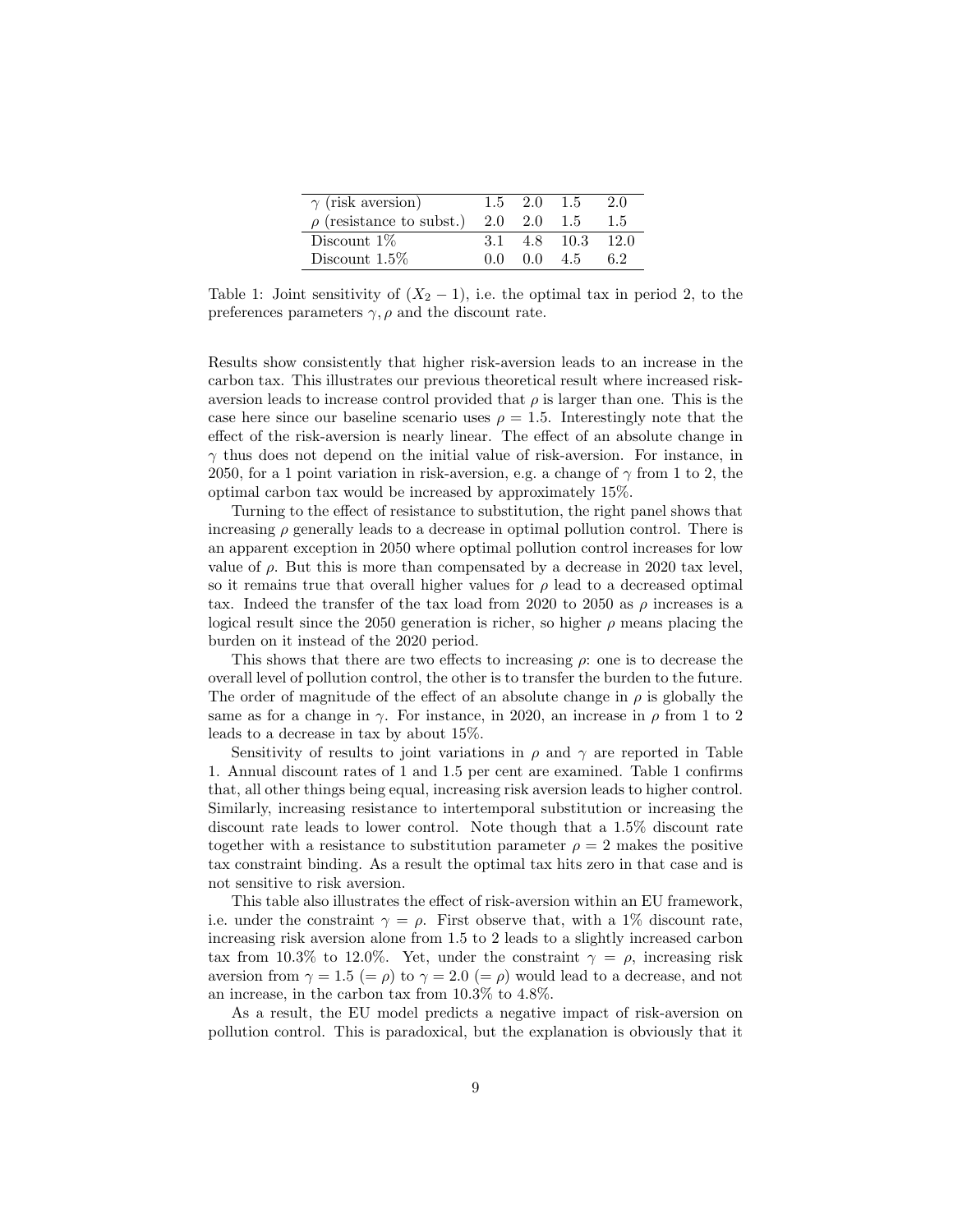moves the two parameters simultaneously and the negative effect of  $\rho$  more than offsets the positive effect of risk-aversion  $\gamma$ . Hence, the EU model may lead to understand wrongly the effect of the so-called risk-aversion parameter on the climate policy. More generally, since the effect of one parameter is counterbalanced by the effect of the other parameter, the EU model may misinterpret lack of sensitivity of the parameters  $\gamma$  and  $\rho$ . Here the sensitivity of optimal tax to a cross variation in the parameters is only 40 to 60 percent larger than the sensitivity to a joint variation.

To summarize, these numerical results do correspond to the theoretical results. First, increasing risk aversion  $\gamma$  has a positive effect on the control rate. Second, increasing resistance to intertemporal substitution  $\rho$  decreases the control rate. Third, and consequently, the classical EU model which accounts for the simultaneous variation of these two parameters, may lead to an misunderestimate of the effect of one parameter alone. This may explain, in turn, why previous climate change models, such as DICE, found little sensitivity of climate policy to risk-aversion.

### 5 Conclusion

In this paper, we explained how to use the generalized Kreps-Porteus recursive preferences in an integrated assessment model of global climate change. This kind of social objective function cuts the link between risk aversion  $\gamma$  and resistance to intertemporal substitution  $\rho$ . This is in contrast with most previously published climate policy models, that maximize the discounted sum of logarithmic expected utility, corresponding to the  $\rho = \gamma = 1$  case.

Theoretical and empirical results about the sensitivity of the optimal energy consumption path show that these two parameters have opposite effects. Larger risk aversion increases optimal pollution control: provided that  $\rho$  is not too low, more risk aversion  $\gamma$  leads to less emissions in the short term. Larger resistance to substitution  $\rho$  induces less pollution control. This is an income effect stating that assuming expected economic growth, higher  $\rho$  leads to more emissions in the short term. This is equivalent to increasing the discount rate, which also implies a higher level of optimal pollution in the near-term.

Consequently, constraining  $\rho = \gamma$  leads to underestimating the sensitivity of optimal results to the shape of the social welfare function. Recursive preferences thus contribute to the discussion on discounting in large risks cost-benefit analysis. It provides an analytical framework for precautionary-principle motivated preferences: low resistance to substitution with high risk aversion leads to the largest carbon tax levels.

### Acknowledgments

We acknowledge CNRS and CEA support for this paper. We thank anonymous referees for very useful comments together with Anne Epaulard, Christian Gol- ´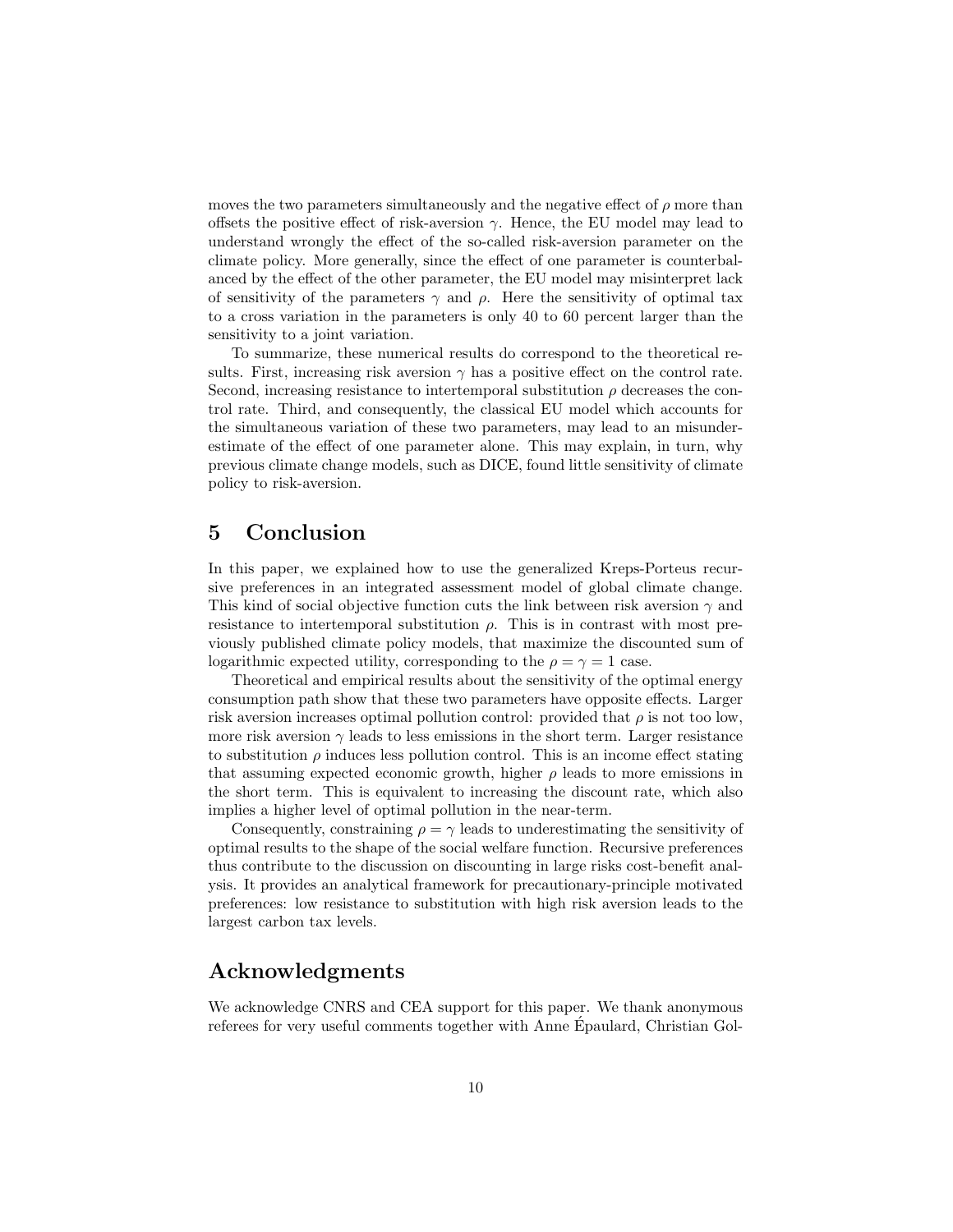lier, Jean-Charles Hourcade, Alan Manne, Aude Pommeret and seminar participants in years 1999 and 2000 at GREEN (Québec), AFSE (Toulouse), CIRED (Paris), EAERE (Oslo) and Ateliers Columbia-CIRANO (Montréal). Remaining errors are only ours.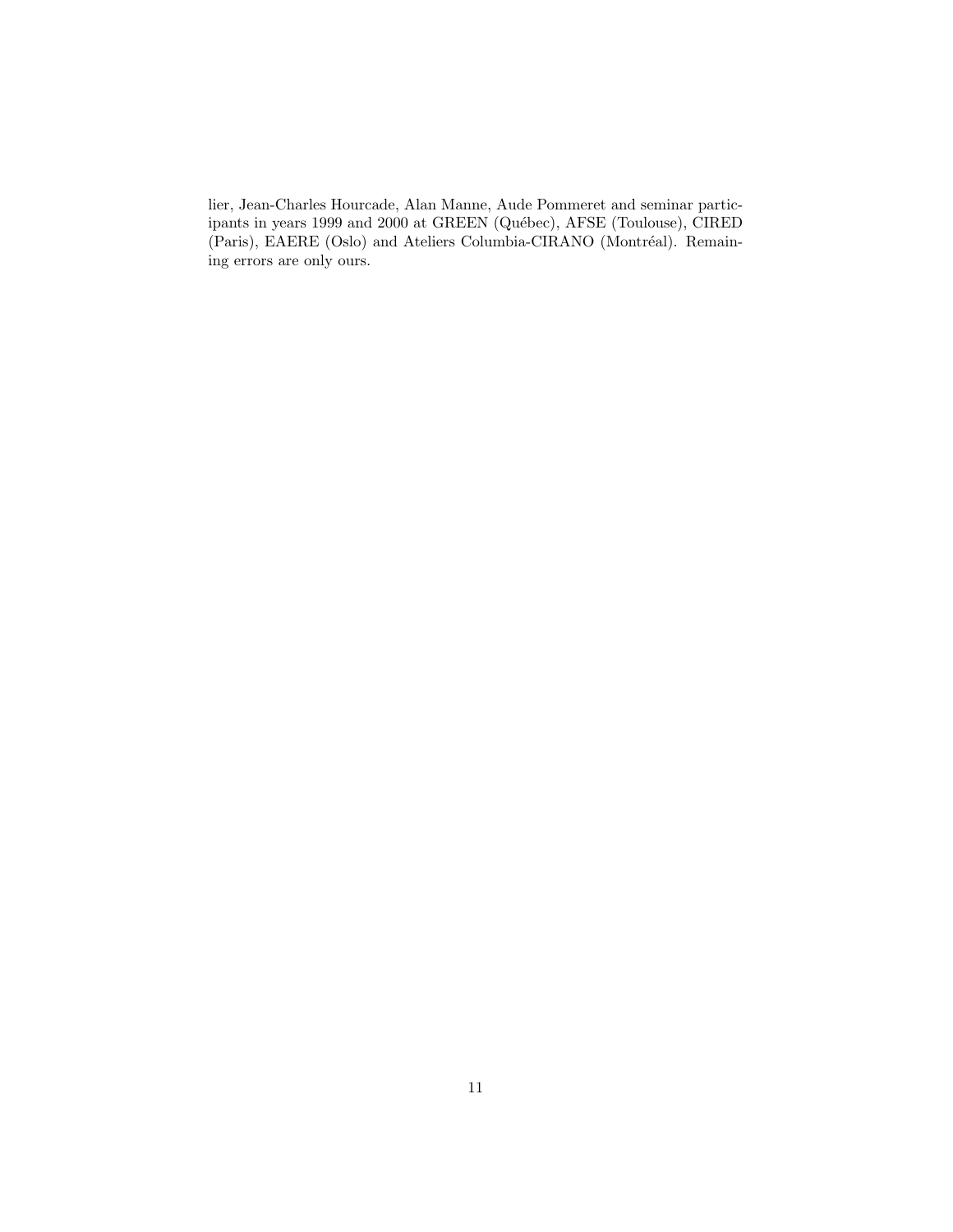### Annex 1 Theoretical resolution

The objective is to find

$$
\max_{m_1, m_2} U_1 = \left( (y_1 + m_1 - rm_0)^{1-\rho} + \beta \left( \mathsf{E}(y_2 - rm_1 + m_2 \tilde{x})^{1-\gamma} \right)^{\frac{1-\rho}{1-\gamma}} \right)^{\frac{1}{1-\rho}} \tag{10}
$$

The dynamic optimization program (10) is solved in two steps backward. The first step is to find  $m_2^*$  maximizing  $(\mathsf{E}(y_2 - rm_1 + m_2\tilde{x})^{1-\gamma})^{\frac{1}{1-\gamma}}$ . The firstorder condition for  $m_2^*$  gives:

$$
m_2^* = (y_2 - rm_1) k, \text{ with } k \text{ defined by } \mathsf{E}\tilde{x}(1 + k\tilde{x})^{-\gamma} = 0 \tag{11}
$$

This implies that the certainty equivalent of future consumption is:

$$
\mu(\tilde{c}_2^*) = (y_2 - rm_1)\mu[\gamma], \text{ with } \mu[\gamma] = (\mathsf{E}(1 + k\,\tilde{x})^{1-\gamma})^{1/(1-\gamma)} \tag{12}
$$

Note that  $\mu[\gamma]$  is positive and does not depends on  $m_1$ . This can be seen as the certainty equivalent of future risk by unit of consumption

The second step is to solve the period 1 problem, that is maximize  $U_1$  given (12). The first order condition for  $m_1^*$  gives:

$$
(y_1 + m_1^* - rm_0)^{-\rho} - \beta r(\mu[\gamma])^{1-\rho}(y_2 - rm_1^*)^{-\rho} = 0 \tag{13}
$$

that is

$$
m_1^* = \frac{rm_0 - y_1 + y_2\mu[\gamma](\beta r\mu[\gamma])^{-1/\rho}}{1 + r\mu[\gamma](\beta r\mu[\gamma])^{-1/\rho}}
$$
(14)

One can easily check that second order conditions are satisfied, so that  $m_1^*$  is the level of first-period stock that maximizes social welfare. Therefore, using  $c_1^* = y_1 + m_1^* - rm_0$ , it is direct to see that the optimal consumption level in first period is the one given in (4).

From (4), it is then straightforward to obtain:

$$
\frac{\partial \log(c_1^*)}{\partial \gamma} = \frac{\rho - 1}{\mu[\gamma]\rho(1 + \beta^{-1/\rho}(\mu[\gamma]r)^{1 - 1/\rho})} \times \mu'[\gamma]
$$
(15)

$$
\frac{\partial \log(c_1^*)}{\partial \rho} = \frac{\log(\beta r \mu[\gamma])}{\rho^2 (1 + \beta^{-1/\rho} (\mu[\gamma]r)^{1-1/\rho})}
$$
(16)

Focus first on the effect of relative risk aversion. Using the envelope theorem, it is easy to find that the certainty equivalent  $\mu[\gamma]$  decreases with risk-aversion  $\gamma$ , that is  $\mu'[\gamma] < 0$ . With equation (15), this implies that higher risk aversion increases emissions in period if and only if resistance to substitution is sufficiently small,  $\rho < 1$ .

Turn now to the effect of resistance to substitution. Equation (16) shows that  $\partial \log(c_1^*)/\partial \rho$  has the sign of  $\log(\beta r \mu[\gamma])$ . Therefore, first-period emissions increase with resistance to substitution if and only if  $\beta r \mu[\gamma] > 1$ .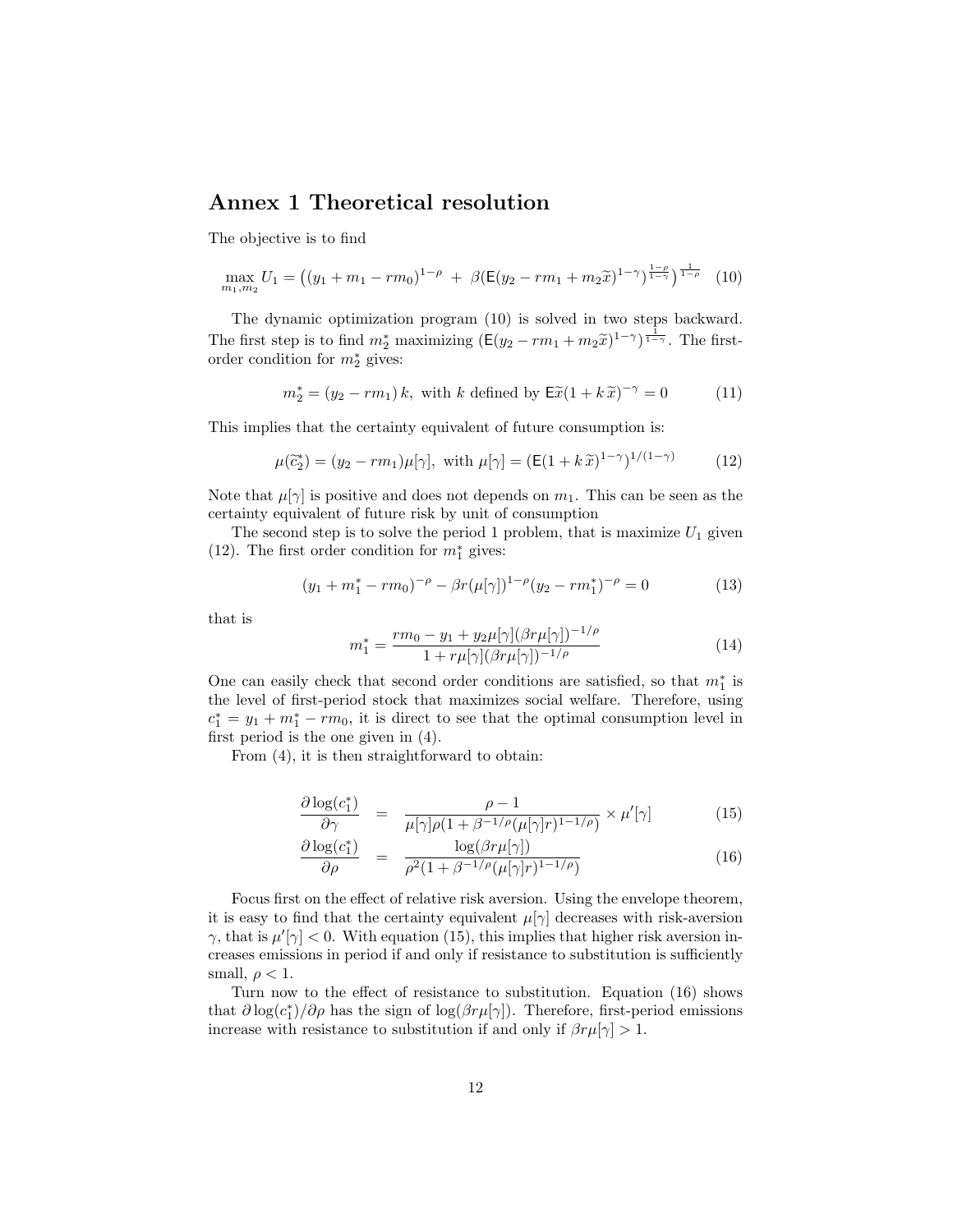### Annex 2 DIAM-ULTRAL model

This model can be used freely and the source downloaded at the author's homepage.

#### Variables

| $X_{i,t}$ |  |  | Energy cost multiplier (Control variable) |  |  |
|-----------|--|--|-------------------------------------------|--|--|
|-----------|--|--|-------------------------------------------|--|--|

- $Y_{i,t}$  Production (GNP per capita per year in kUS\$ 90)
- $K_{i,t}$  Capital stock (kUS\$ 90 per capita)
- $E_{i,t}$  Energy input (toe per capita per year)
- $C_{i,t}$  Consumption (kUS\$ 90 per capita per year)
- $M_{i,t}$  Begin-of-period cuMulative global emissions (GtC)
- $N_{i,t}$  Begin-of-period  $CO_2$  mixing ratio (ppmv)
- $F_{i,t}$  Climate damage (fraction of  $Y_{i,t}$ )<br>  $U_{i,t}$  Utility (k dol. 90 per capita)
- Utility (k dol. 90 per capita)
- $V_{i,t}$  Certainty equiValent of next generation's utility (kUS\$ 90 p.c.)

#### Equations

DIAM-ULTRAL maximizes  $U_{H,1}$  under constraints 17-25, the stochastic dynamic programming constraint  $X_{L,t} = X_{H,t}$  for all  $t \leq 3$  and the final stationarity condition  $N_{i,4} = N_{i,3}$ .

$$
Y_{i,t}/Y^1 = a_t F_{i,t} (K_{i,t}/K_1)^k (E_{i,t}/E^1)^e
$$
\n(17)

$$
C_{i,t} = (1 - s_t)Y_{i,t}
$$
\n(18)

$$
Y_{i,t}/Y^1 = p_t X_{i,t} E_{i,t}/E^1 \tag{19}
$$

$$
K_{i,t+1}l_{t+1} = (\mu K_{i,t} + \nu s_t Y_{i,t})l_t \tag{20}
$$

$$
M_{i,t+1} = M_{i,t} + \delta \chi_t E_{i,t} l_t \tag{21}
$$

$$
N_{i,t} = \alpha_t^0 + \alpha_t^1 M_{i,t}
$$
  
\n
$$
F_{i,t} = 1 - \Delta_i \frac{N_{i,t} - 275}{275}
$$
\n(23)

$$
F_{i,t} = 1 - \Delta_i \frac{N_{i,t} - 275}{275} \tag{23}
$$

$$
U_{i,t}^{1-\rho} = (1-\beta)(l_t/l_4)^{\rho}C_{i,t}^{1-\rho} + \beta V_{i,t}^{1-\rho}
$$
\n(24)

$$
V_{i,t}l_{t} = \begin{cases} U_{i,t+1}l_{t+1} & t = 1,2\\ \left[ \pi (l_{t+1}U_{H,t+1})^{1-\gamma} + (1-\pi)(l_{t+1}U_{L,t+1})^{1-\gamma} \right]^{\frac{1}{1-\gamma}} & t = 3,25\\ C_{i,t}l_{4}(\mu K_{i,4} + \nu s_{4}Y_{i,4})/K_{i,4} & t = 4 \end{cases}
$$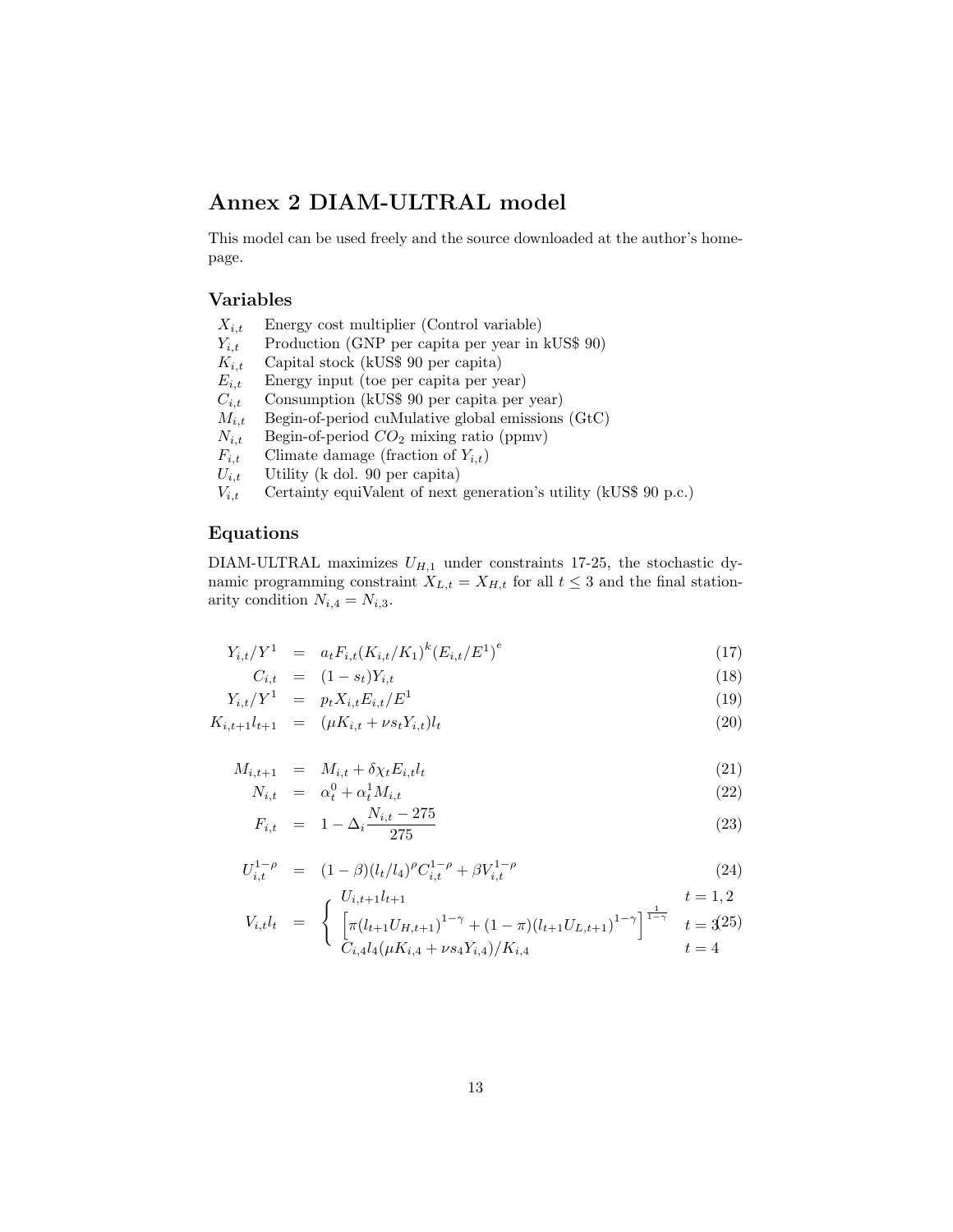|  | Baseline parameters (Corresponds to IPCC A2 scenario) |
|--|-------------------------------------------------------|
|--|-------------------------------------------------------|

| $\boldsymbol{k}$ | Elasticity of capital                         | 0.36                                  |
|------------------|-----------------------------------------------|---------------------------------------|
| $\epsilon$       | Elasticity of energy                          | 0.04                                  |
| $l_t$            | World population                              | 5.26, 8.19, 11.30, 12.35 billions     |
| $a_t$            | Technical progress coefficient                | 1.00, 1.22, 1.55, 1.62                |
| $s_t$            | Saving ratio                                  | 0.30, 0.30, 0.25, 0.25                |
| $p_t$            | Baseline increase in the energy input cost    | 1.00, 1.07, 1.33, 1.79                |
| $Y^1$            | Production per capita in 1990 without damages | 3.82 k\$90                            |
| $E^1$            | Energy per capita in 1990 without reduction   | $1.21$ toe                            |
| $K_1$            | Initial capital                               | 11.46 k\$90                           |
| $\mu$            | Inter-period depreciation of capital          | 0.215                                 |
| $\nu$            | Inter-period accumulation of investment       | 16.14                                 |
| $\beta$          | Inter-period utility discount factor          | 0.74                                  |
| $\rho$           | Resistance to intertemporal substitution      | 1.5                                   |
| $\gamma$         | Relative risk-aversion                        | 2.0                                   |
| $\delta$         | Duration of a period                          | 30 years                              |
| $\chi_t$         | Carbon content of energy                      | 0.97, 0.91, 0.84, 1.17 $tC/$ toe      |
| $\alpha_t^0$     | Intercept of the carbon-cycle relation        | 354, 371, 390, 297 ppmv               |
| $\alpha_t^1$     | Slope of the carbon-cycle relation            | $0.154, 0.129, 0.278, 0.168$ ppmv/toe |
| $\pi$            | Probability for a negative impact             | 0.25                                  |
| Δ                | Climate change productivity loss at 550 ppmv  | $0.08$ if L, $0.30$ if H              |
|                  |                                               |                                       |